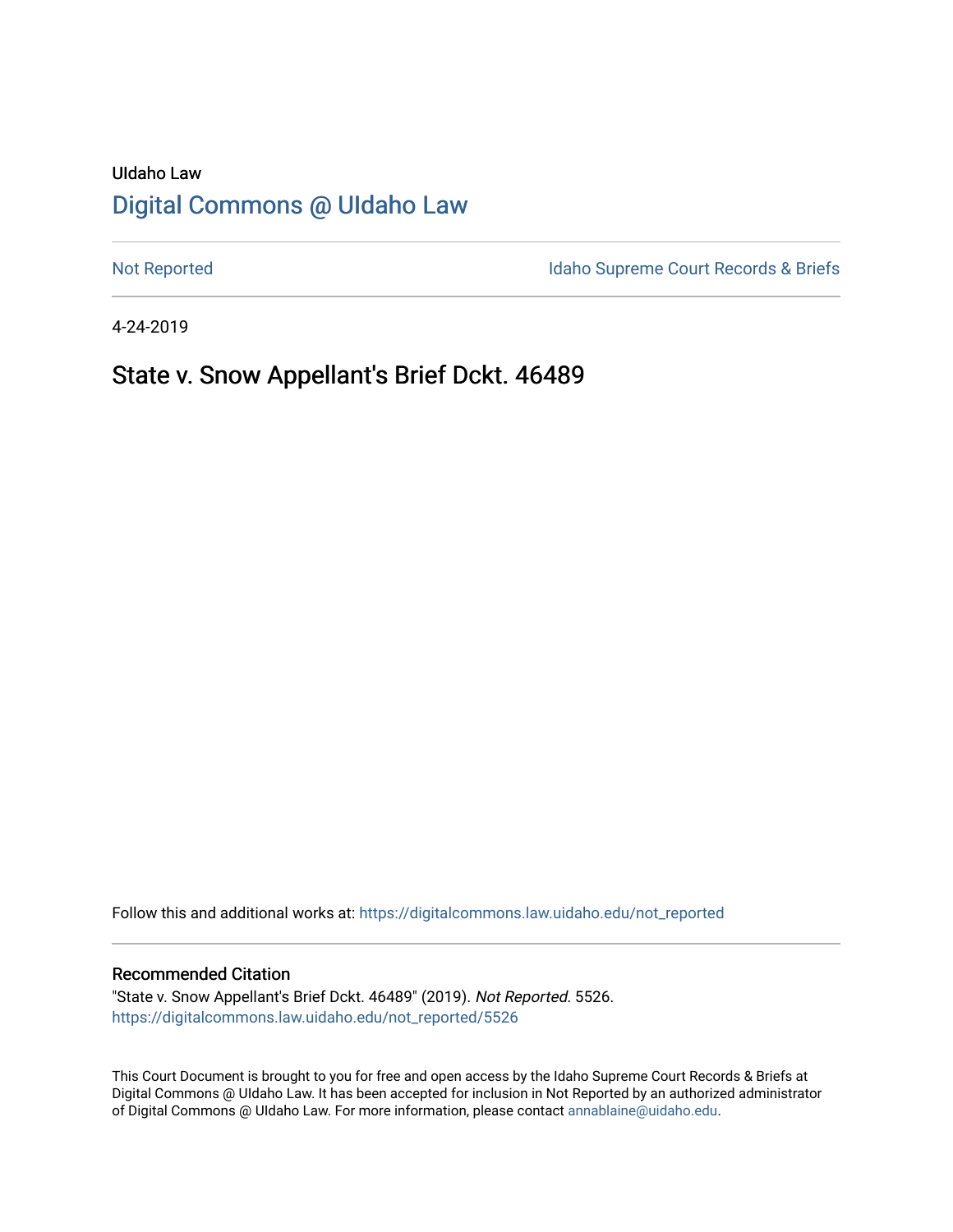Electronically Filed 4/24/2019 1:40 PM Idaho Supreme Court Karel Lehrman, Clerk of the Court By: Brad Thies, Deputy Clerk

ERIC D. FREDERICKSEN State Appellate Public Defender I.S.B. #6555 322 E. Front Street, Suite 570 Boise, Idaho 83702 Phone: (208) 334-2712 Fax: (208) 334-2985 E-mail: documents@sapd.state.id. us

#### IN THE SUPREME COURT OF THE STATE OF IDAHO

| STATE OF IDAHO,       |                                |
|-----------------------|--------------------------------|
|                       | NO. 46489-2018                 |
| Plaintiff-Respondent, |                                |
|                       | CANYON COUNTY NO. CR14-18-1404 |
| V.                    |                                |
| TIMOTHY WILLIAM SNOW, | <b>APPELLANT'S BRIEF</b>       |
|                       |                                |
| Defendant-Appellant.  |                                |
|                       |                                |

## STATEMENT OF THE CASE

### Nature of the Case

Timothy William Snow entered a plea of guilty to sexual abuse of a child under sixteen and the district court imposed a unified sentence of thirteen years, with one and one-half years fixed. On appeal, Mr. Snow asserts that the district court abused its discretion by imposing an excessive sentence upon him in light of the mitigating factors present in the case.

### ISSUE

Did the district court abuse its discretion when it imposed a unified sentence of thirteen years, with one and one-half years fixed, upon Mr. Snow, following his plea of guilty to sexual abuse of a child under sixteen?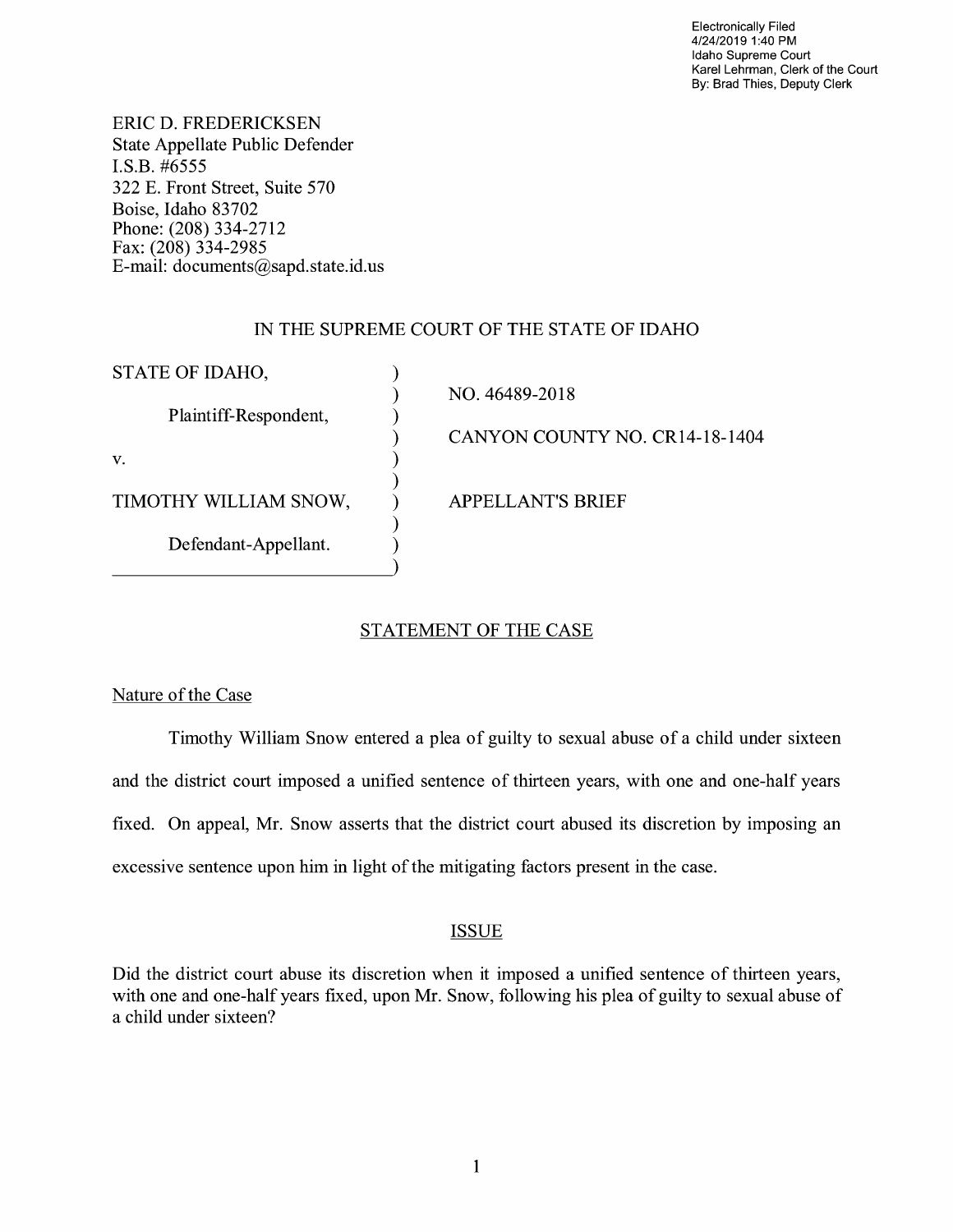#### ARGUMENT

#### The District Court Abused Its Discretion When It Imposed A Unified Sentence Of Thirteen Years, With One And One-Half Years Fixed, Upon Mr. Snow, Following His Plea Of Guilty To Sexual Abuse Of A Child Under Sixteen

In January 2018, Mr. Snow was charged by Superceding Indictment with three counts of lewd conduct with a minor under sixteen. **(R.,** pp.15-17.) The Superceding Indictment alleged conduct between Mr. Snow and a minor in August 2014, October 2016, and February 2017. **(R.,** pp.15-17.) Mr. Snow entered into a plea agreement wherein he would plead guilty to sexual abuse of a child under sixteen as charged in an Amended Superceding Indictment. (R., pp.54- 57.) Pursuant to the plea agreement, the State would agree to recommend that the district court retain jurisdiction in the event Mr. Snow's psychosexual evaluation came back as a low risk to reoffend. (Tr., p.6, Ls.6-12.) If Mr. Snow was evaluated by Dr. Johnston as having a moderate risk to reoffend, the State would recommend a prison sentence with one year fixed and an open indeterminate portion. (Tr., p.6, Ls.12-15.)

At sentencing, the State asked to the district court to impose a unified sentence of fifteen years, with one year fixed. (Tr., p.63, Ls.21-24.) Defense counsel for Mr. Snow asked the district court "to consider a 10-and-a-half month" fixed sentence with "a tail of nine years."  $(Tr., p.68, L.19 - p.69, L.24.)$  The district court imposed a unified sentence of thirteen years, with eighteen months fixed, upon Mr. Snow. (R., pp.94-95, 103-104.) Mr. Snow filed a Notice of Appeal timely from the district court's Judgment and Commitment. (R., pp.111-113.)

Mr. Snow asserts that, given any view of the facts, his unified sentence of thirteen years, with one and one-half years fixed, is excessive. Where a defendant contends that the sentencing court imposed an excessively harsh sentence, the appellate court will conduct an independent review of the record giving consideration to the nature of the offense, the character of the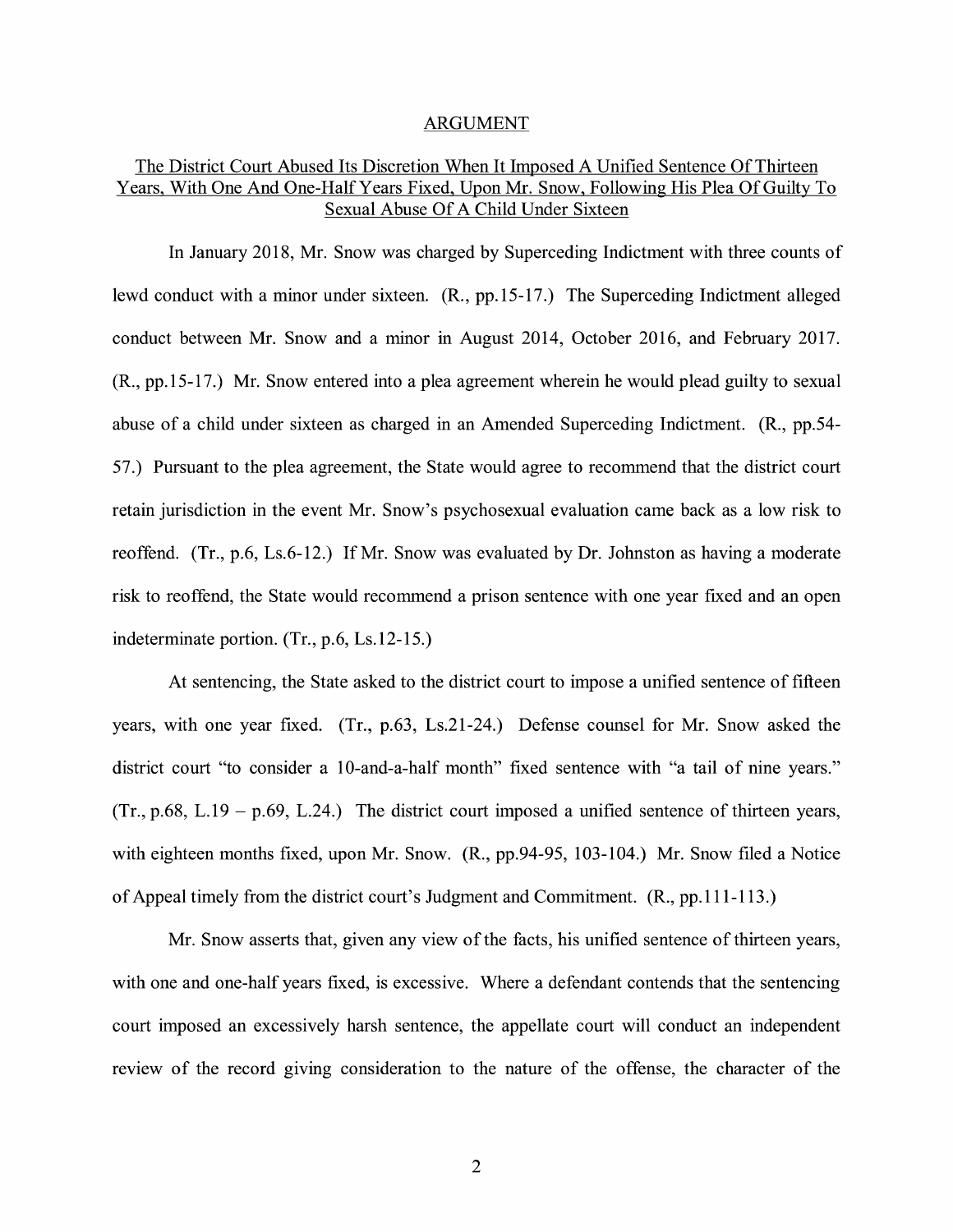offender, and the protection of the public interest. *See State v. Reinke*, 103 Idaho 771 (Ct. App. 1982).

The Idaho Supreme Court has held that, "'[w]here a sentence is within statutory limits, an appellant has the burden of showing a clear abuse of discretion on the part of the court imposing the sentence.'" *State v. Jackson*, 130 Idaho 293, 294 (1997) (quoting *State v. Cotton*, 100 Idaho 573, 577 (1979)). Mr. Snow does not allege that his sentence exceeds the statutory maximum. Accordingly, in order to show an abuse of discretion, Mr. Snow must show that in light of the governing criteria, the sentence was excessive considering any view of the facts. *Id*. (citing *State v. Broadhead*, 120 Idaho 141, 145 (1991), *overruled on other grounds by State v. Brown*, 121 Idaho 385 (1992)). The governing criteria or objectives of criminal punishment are: (1) protection of society; (2) deterrence of the individual and the public generally; (3) the possibility of rehabilitation; and (4) punishment or retribution for wrongdoing. *Id*. (quoting *State v. Wolfe*, 99 Idaho 382, 384 (1978), *overruled on other grounds by State v. Coassolo,* 136 Idaho 138  $(2001)$ ).

Mr. Snow asserts the district court failed to adequately consider his illegal substance addictions and amenability to treatment. Mr. Snow began using marijuana at age 13, and progressed to methamphetamine at age 20, and admitted to binging on the substance. (Presentence Investigation Report "PSI," p.71.) Mr. Snow received a DSM-5 diagnoses of severe substance use disorder for both marijuana and methamphetamine. (Psychosexual Eval., p.22.) In the PSI, Mr. Snow acknowledged that he was under the influence of methamphetamine "most of the time" when he committed the offending behavior. (PSI, p.5.) Most importantly, Mr. Snow acknowledges his substance abuse and believes he would benefit from a substance abuse treatment program. (PSI, p.12.) In fact, in his GAIN I evaluation, Mr. Snow's responses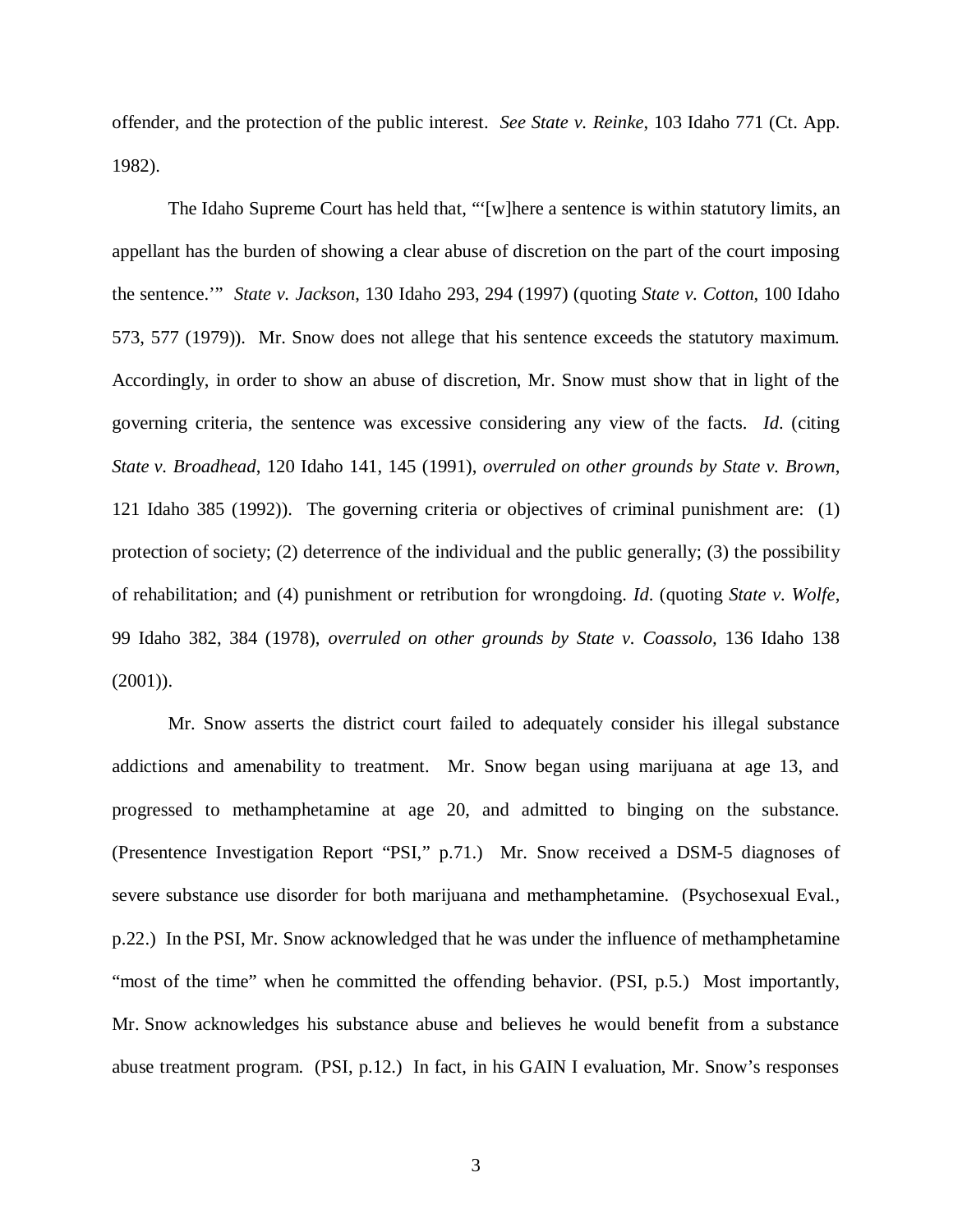indicated a "high motivation for treatment" and he reported that he is 98% ready to remain abstinent. (GAIN I, p.5.)

In addition, Mr. Snow has accepted responsibility for his criminal conduct and has expressed willingness to undergo sex offender treatment. (Psychosexual Eval., p.17.) Mr. Snow admitted to committing the criminal conduct, "acknowledging he engaged in deviant sexual behavior," and expressed his remorse for the victim. (Psychosexual Eval., p.20.) Mr. Snow also understands that this actions have the potential to cause psychological and emotional damage to the victim in this case. (Psychosexual Eval., p.6.) Mr. Snow comprehends the gravity of his conduct and believes he could benefit for sex offender treatment. (Psychosexual Eval., p.17.) Mr. Snow stated, "I think [sex offender treatment] would be beneficial to help give me the tools I need to prevent me from thinking about something like this in the future." (Psychosexual Eval., p.17.) Dr. Johnston opined that Mr. Snow was moderately amenable to treatment and, if Mr. Snow participated in both substance abuse and sex offender treatment, he would fall within the moderate risk to reoffend. (Psychosexual Eval., p.38.)

Accordingly, in light of the foregoing, Mr. Snow asserts that the district court erred in imposing an excessive aggregate sentence upon him.

#### **CONCLUSION**

Mr. Snow respectfully requests that this Court reduce his sentence as it deems appropriate. Alternatively, he requests that his case be remanded to the district court for a new sentencing hearing.

DATED this 24<sup>th</sup> day of April, 2019.

/s/ Eric D. Fredericksen ERIC D. FREDERICKSEN State Appellate Public Defender

4